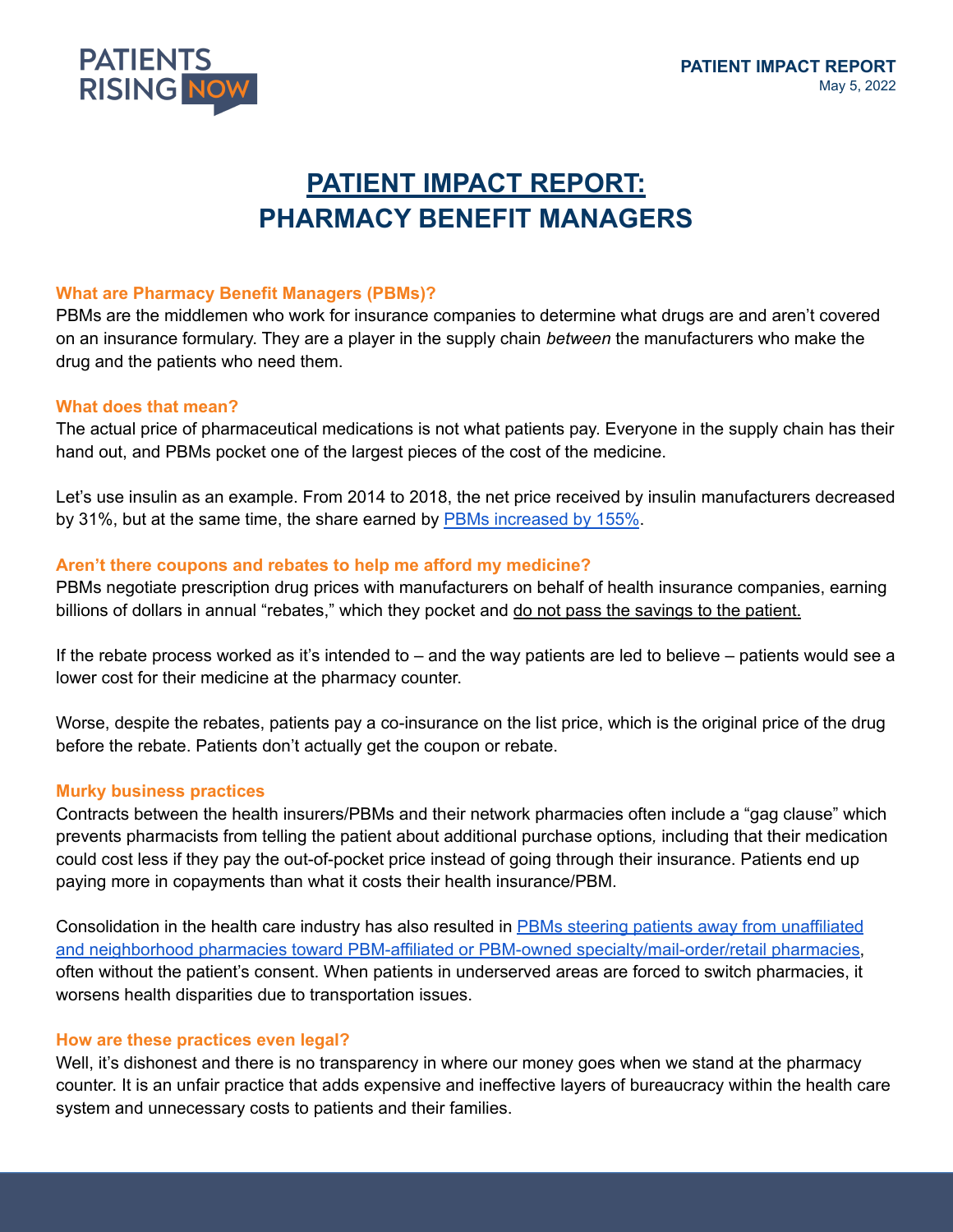**Bottom Line: Murky business practices of PBMs create barriers to medication for patients, exacerbate health inequities, and lead to worse outcomes.**

# **Some of the Things You May Hear from PBMs:**

TALKING POINT: "*PBMs negotiate with drug companies to lower prescription drug costs, reducing patient drug costs by nearly \$1,000 each year."*

### **FACT CHECK:**

PBMs demand high rebates from manufacturers to get drugs and therapies listed on insurance formularies. A study [found](https://healthpolicy.usc.edu/article/new-evidence-shows-prescription-drug-rebates-play-a-role-in-increasing-list-prices/) that for every \$1 increase in rebates, the list price rose by \$1.17, illustrating the relationship between rebates and list price.

TALKING POINT: *"PBMs work with pharmacies to deliver prescription drugs to patients safely and seamlessly."*

### **FACT CHECK:**

PBMs are actually a colossal cause of unaffordable prescription drugs, as their [profits](https://www.pewtrusts.org/en/research-and-analysis/blogs/stateline/2019/02/12/drug-price-debate-targets-pharmacy-benefit-managers) on these ["negotiations"](https://www.pewtrusts.org/en/research-and-analysis/blogs/stateline/2019/02/12/drug-price-debate-targets-pharmacy-benefit-managers) have grown higher and higher. A report called "Understanding the Evolving Business Models and Revenue of Pharmacy Benefits Managers," released by consumer protection groups, showed PBMs' gross profit [increased](https://www.beckershospitalreview.com/pharmacy/pbms-profits-are-increasing-while-their-revenue-sources-remain-unclear-report-says.html#:~:text=The%20report%20showed%20that%20the,of%20these%20profits%20changed%20significantly) 12% from 2017 to 2019, from \$25 billion to \$28 billion.

Because of the monopoly held by PBMs (the three largest PBMs control 79% of the [market\)](https://www.beckershospitalreview.com/pharmacy/pbms-ranked-by-market-share-cvs-caremark-is-no-1.html), they can decide which pharmacies patients can use. For rural patients who live far away from big chains, it puts their covered medication out of reach.

TALKING POINT: "*PBMs help patients stay on their prescription drugs to live healthier lives."*

### **FACT CHECK:**

PBM practices like prior authorization, step therapy, and non-medical switching wreak havoc on patient health. These practices interfere with the doctor-patient relationship and often force patients into alternative drugs on a formulary instead of the treatment prescribed by their provider. A patient should take the drug recommended to them by their doctor.

The negative health impacts are real. One study of [rheumatoid](https://patientsrisingnow.org/fighting-nonmedical-switching/#:~:text=Under%20a%20practice%20known%20as,financial%20reasons%2C%20not%20medical%20ones) arthritis (RA) patients found those forcibly switched to a different medication experienced 42 percent more ER visits and 12% more outpatient visits within the first six months.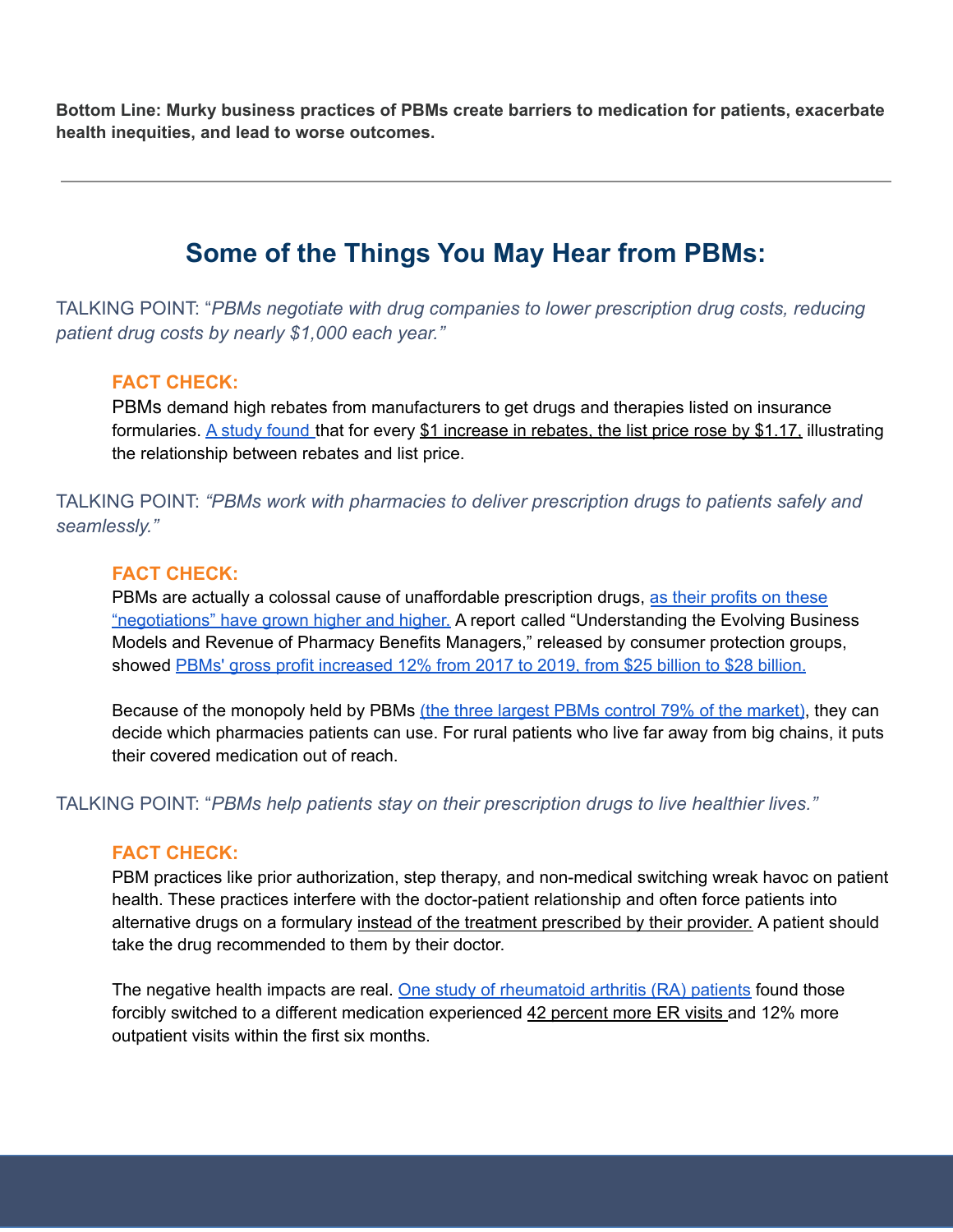

# **Actual Patient Testimonials**

# **Jody [Quinn](https://patientsrisingstories.org/story/psoriasis-step-therapy-community-advocacy/)**

MA-09



*Jody was diagnosed with psoriatic disease, mild psoriasis and moderate to severe psoriatic arthritis in 2003.*

**"I have also suffered irreversible joint damage due to a poorly executed prior authorization process that took months for approval**. I also have been subjected to using ineffective treatments due to the unreasonable step therapy process. These delays in proper treatment due to step therapy and inefficient approval process have caused me severe joint damage, weight gain due to extended use of steroids, loss of quality of life and loss of income due to my inability to work full-time."

# **Beth Joyner [Waldron](https://patientsrisingstories.org/story/pbm-switching-drug-without-doctors-permission/)**

NC-04



*A rare blood clotting disorder, a thrombophilia, puts Beth at risk of clot recurrence. She will be on lifelong anticoagulation, but the medication she was stable on for eight years was switched with another medication by the PBM.*

"I received a letter in the mail from my insurance pharmacy benefits manager (PBM) that the medication I had been taking for the past eight years would no longer be covered. It said I should ask my doctor about writing a new prescription for a different listed medication.

That was it. The letter provided no phone number to call if I had questions. It did not mention an appeals process.

After contacting my PBM, I learned I could ask my doctor to file an exemption request. However, my PBM's approval criteria required I first take and fail the new medication or have other clinical indication, which was not defined. If the exemption was approved it would be at a higher copay tier, making it subject to coinsurance and deductible. **In practical terms, only after a documented adverse event on the new medication could I go** back to the medication I had been stable on for eight years and my costs would rise by \$2,400 a year."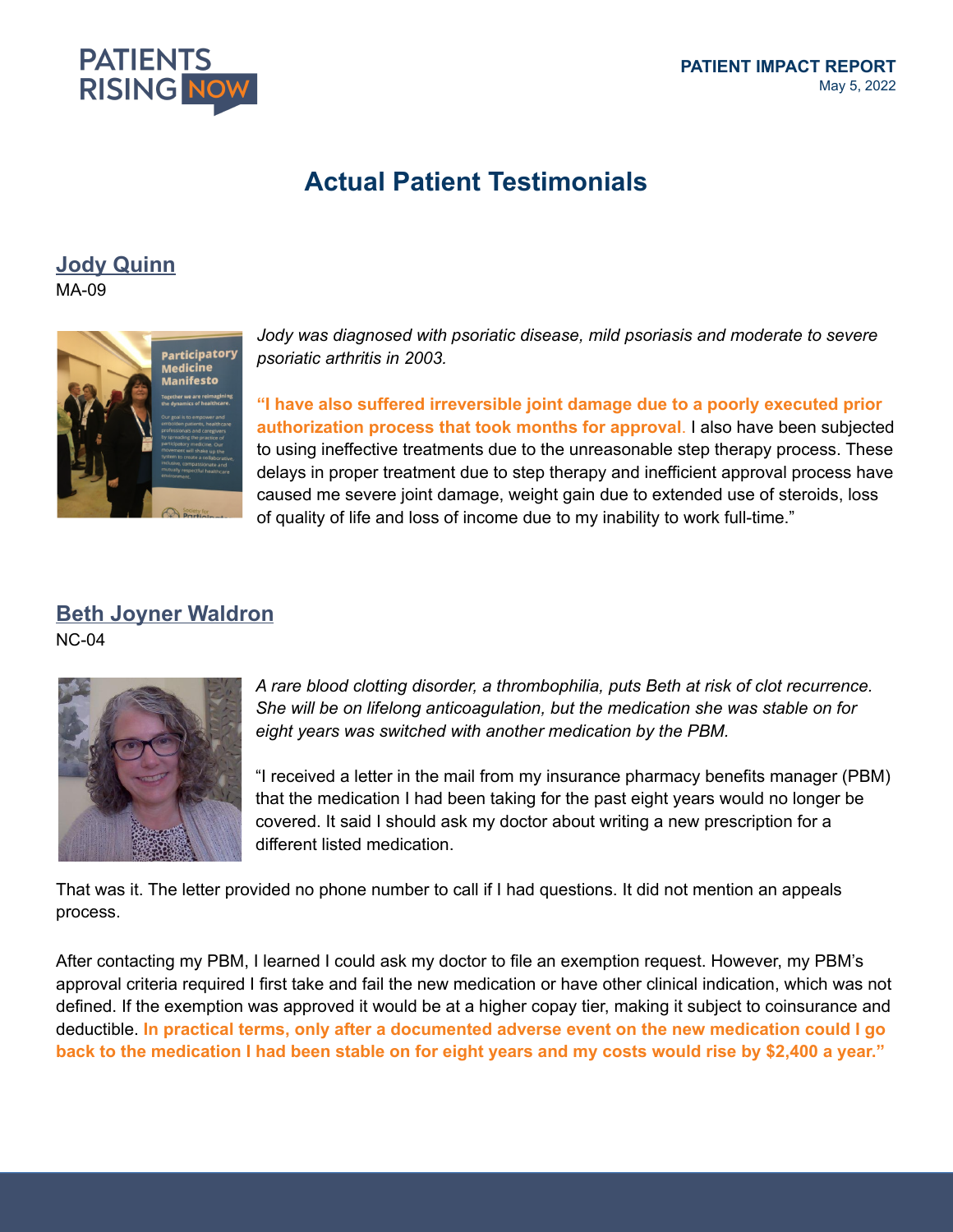# **[Todd](https://patientsrisingstories.org/story/todd-forced-off-working-therapy/)** NC-12

*Todd lives with arthritis and was non-medically switched off a stable medication.*

"Express Scripts says that my company who is self insured determines insurance coverage, but of course my company charges Express Scripts with developing the formulary and abides by the formulary that is set up. They are each pointing at each other as the driver for this decision. I am stable on Cosentyx and **it is** unconscionable that from year to year a pharmacy would take away your ability to stay on a medication **that has been working for you** by having me risk switching from medication to medication in an attempt to play one medication vendor off of another for profit, while I may suffer finding (or not finding) another medication that maintains my quality of life."

## **[Charlene](https://patientsrisingstories.org/story/step-therapy-arthritis-long-journey/)**

KS-03

*Charlene has battled arthritis and chronic pain. Instead of getting immediate access to a new medication recommended by her doctor, her insurance forced her to try numerous other medications on the formulary before it approved the recommended medication.*

**"I felt like my care was dictated by what insurance wanted based on a cookie cutter formulary for** certain types of arthritis, not my unusual one, and not what my doctor and I thought was right for me. I am not standard. A lot of people are not standard. With all the waiting and jumping through these loops, my physical health was severely impacted dealing with the long term side effects like osteoporosis, increasing pain, and needing a cane/wheelchair to get around in my 30s."

## **[Nicole](https://patientsrisingstories.org/story/nmosd-and-step-therapy/)** NY-20



*Nicole was misdiagnosed with multiple sclerosis, only to discover three years later that she actually had a rare autoimmune disease called Neuromyelitis Optica Spectrum Disorder.*

"Because of the incidence of misdiagnosis, many patients have been treated with MS [Multiple Sclerosis] medications. Some of these medications exacerbate NMOSD [Neuromyelitis Optica Spectrum Disorder] and can cause further disability. In an appeal to my insurance company in the two last years, **eight out of nine medical examiners did not know what NMOSD was and had to be told about the**

**potential risks of further disability because of delayed treatment."**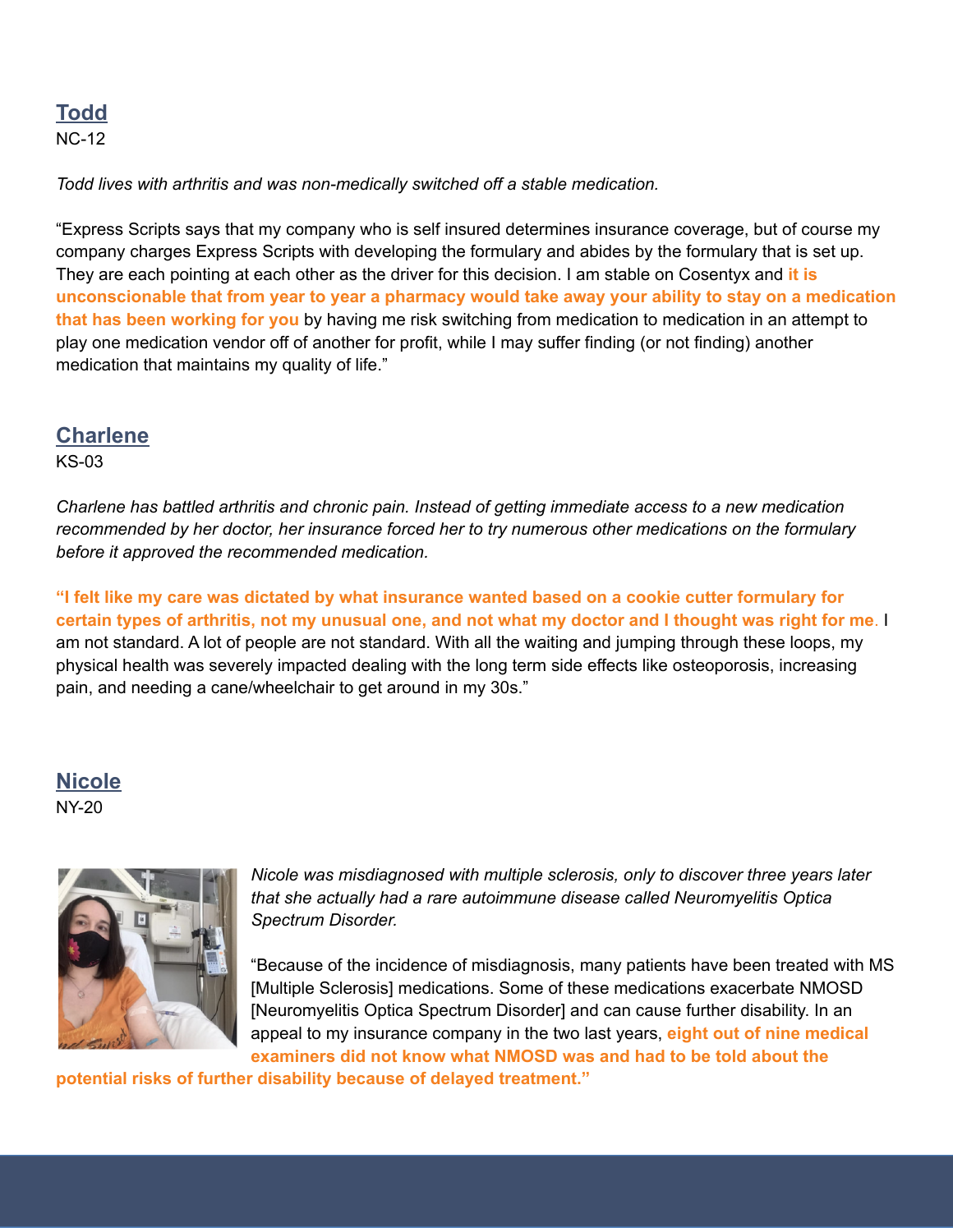

## **Nisha [Trivedi](https://www.patientsrisingpodcast.org/how-to-humanize-healthcare/)**

CA-14



*Nisha lives with epidermolysis bullosa, a rare genetic disorder that leads to fragile skin.*

(At 32:08) "The [insurance] company also refuses to cover a compounded ointment I use in my mouth to prevent and treat oral lesions. **In their denial, they suggested a lower-cost therapy instead. One that my physician already knew would not be effective."**

## **Diane [Talbert](https://www.patientsrisingpodcast.org/take-control-of-your-health-data/)**

MD-05

*Diane, who lives with psoriasis, psoriatic arthritis, and fibromyalgia, has experienced delays due to step therapy.*

(At 32:38) "As I've gotten older, my joints have gotten worse along with fibromyalgia. I also have severe psoriasis. My condition became worse about seven months ago when I couldn't get the medication that I needed because the insurance company refused to pay. **This was a process called step therapy. I had to** try a medication that was cheaper and I knew wouldn't work and then step up to a more expensive medication. In less than six months I was 80% covered in psoriasis and had to have help to walk."

# **Elisa [Comer](https://www.patientsrisingpodcast.org/how-pbms-raise-costs-for-patients-pharmacies/)**

TN



*Elisa has been diagnosed with rheumatoid arthritis, Sjogren's, and myasthenia gravis. With a background in health care administration, she has a unique perspective on the role of PBMs.*

(At 34:19) "Since 2017, perhaps nothing has affected my chronic illness journey quite like pharmacy benefit manager "gotchas." Those terrible, impossible to manage and plan for surprises that PBMs are allowed to put upon the patients they're supposed to serve. Some years ago I coined the term "insurance injury." An "insurance injury" is any occurrence where my care or the care of my family is negatively affected due to sketchy insurance and PBM behaviors. **Things like**

**intentional delays from prior authorization policies or PBMs making money grabs on patient assist**